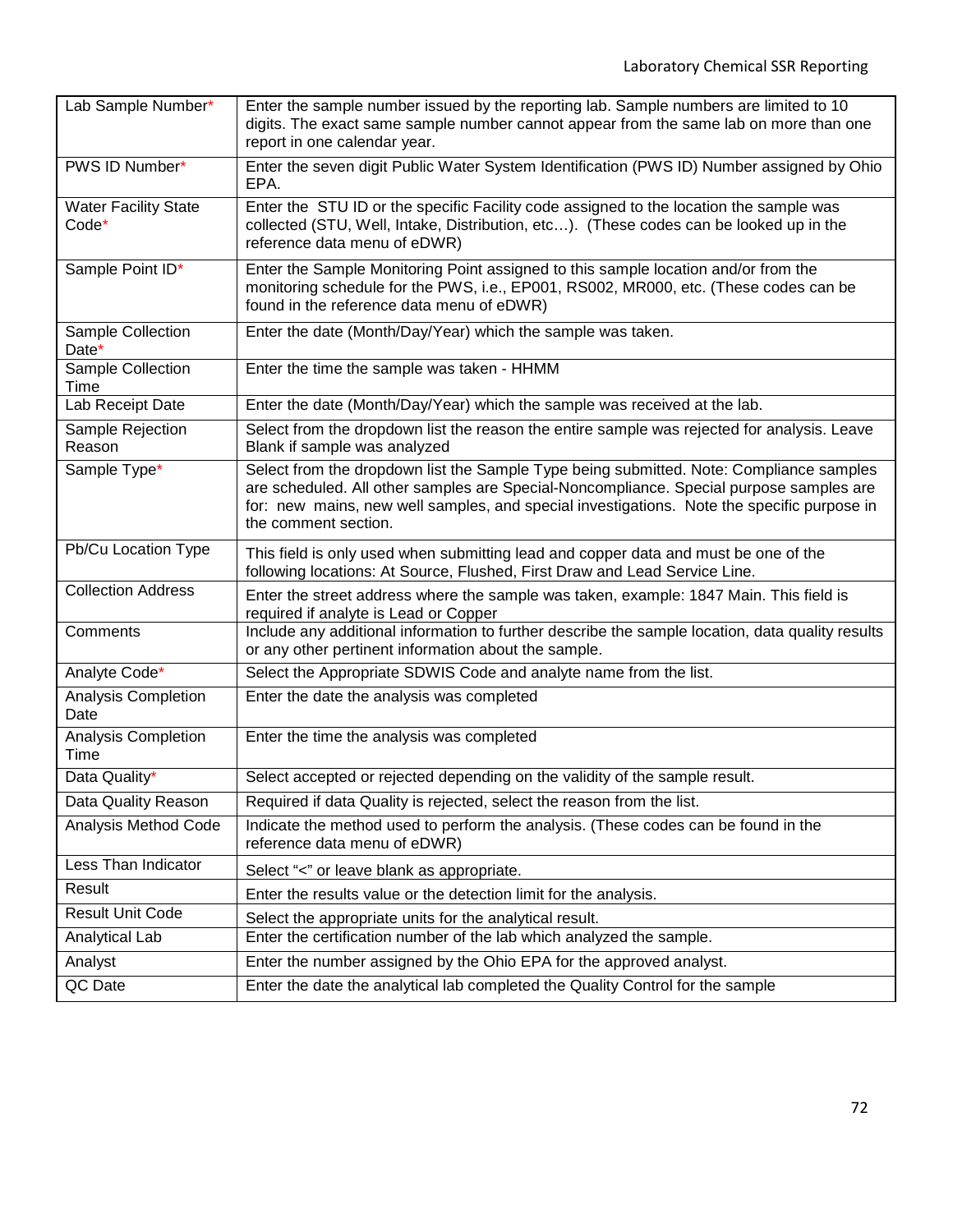### **Examples of Water Facility State Code and Sample Point ID Pairs:**

| <b>Sample Location</b>            | <b>Sample Point ID</b> | <b>Water Facility State Code</b> |
|-----------------------------------|------------------------|----------------------------------|
| <b>Distribution Sample</b>        | <b>DS000</b>           | DS <sub>1</sub>                  |
| <b>Distribution Sample</b>        | <b>MR000</b>           | DS <sub>1</sub>                  |
| Entry Point STU #1                | EP001                  | 2562342                          |
| Entry Point STU #2                | EP002                  | 2561212                          |
| Well #1 Raw Sample                | <b>RS001</b>           | WL00321                          |
| <b>Distribution DBP</b><br>Sample | <b>DS201</b>           | DS <sub>1</sub>                  |
| <b>Distribution DBP</b><br>Sample | <b>DS202</b>           | DS <sub>1</sub>                  |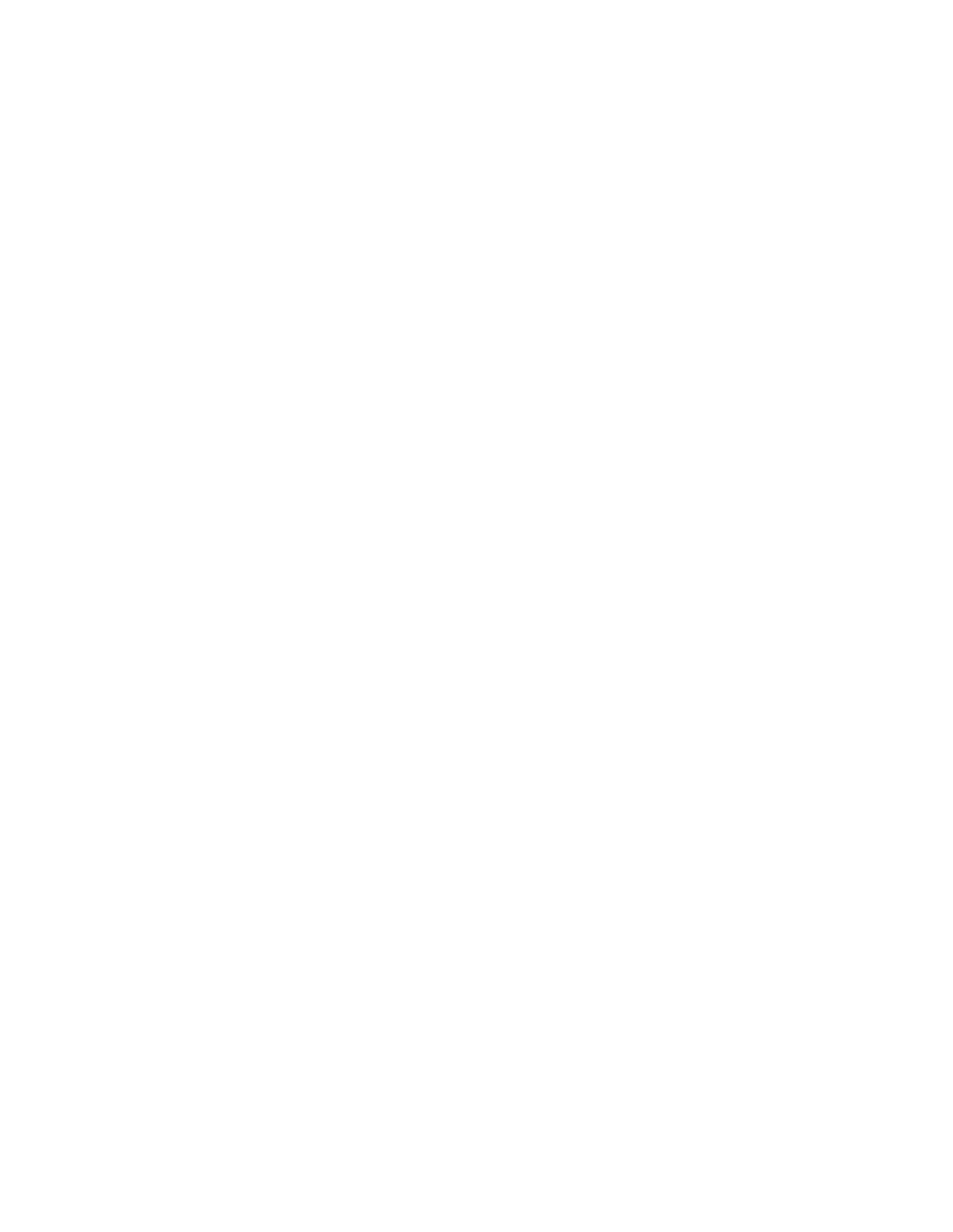## × Laboratory D **Create New Reports** Upload XML Reports Retrieve Saved Reports View Submission Reference Data

4. Select the correct Laboratory from the drop-down list.

**3.** Select **Create New Reports** from the Laboratory Menu.

**Create a new Chemical SSR (Online Entry)**

Safe Drinking Water Reports for: SDWIS TEST LAB

**2.** Select **eDrinking Water Reports**.

| __                               |                                  |                  |          |           |        |                     |
|----------------------------------|----------------------------------|------------------|----------|-----------|--------|---------------------|
| <b>Form Type</b>                 | <b>Description</b>               | <b>View Form</b> | Download |           |        | <b>Online Entry</b> |
| <b>Generic Chemical Analysis</b> | Generic Chemical Analysis        | View             | ≌ XML    | $X$ Excel | GEntry | Copy/Paste          |
| <b>Generic Coliform Analysis</b> | <b>Generic Coliform Analysis</b> | View             | ≌ XML    | X Excel   | Entry  | Copy/Paste          |

 $\overline{\vee}$ 

**5. Online Entry** – Select **"Entry"** for Generic Chemical Analysis.

#### **6. Select Add Record**

**1.** Log into eDWR

Chemical Sample Submission Report (SSR)

| <b>Laboratory Name:</b>                      | <b>ACCRA LABORATORIES-C</b> |  |  |  |  |  |
|----------------------------------------------|-----------------------------|--|--|--|--|--|
| <b>Laboratory Certification Number: 8039</b> |                             |  |  |  |  |  |
| <b>Report Form ID:</b>                       | 123244                      |  |  |  |  |  |
| <b>Counties</b><br>Colombia de EDA           |                             |  |  |  |  |  |

|  | EXIL<br><b>SUDITIL TO EPA</b>                  |      |           |  |  |                                                                                  |                           |                              |                       |              |                                |                                                             |
|--|------------------------------------------------|------|-----------|--|--|----------------------------------------------------------------------------------|---------------------------|------------------------------|-----------------------|--------------|--------------------------------|-------------------------------------------------------------|
|  | <b>Add Record</b><br>Delete Selected Record(s) |      |           |  |  |                                                                                  |                           |                              |                       |              |                                |                                                             |
|  |                                                |      |           |  |  |                                                                                  | <b>Sample Information</b> |                              |                       |              |                                |                                                             |
|  | Delete  <br><b>Record Record</b>               | Edit | <b>ID</b> |  |  | Record Lab Sample   PWS ID   Water Facility   Sample<br>Number Number State Code | <b>Point ID</b>           | <b>Sample</b><br><b>Date</b> | Sample<br><b>Time</b> | Lab.<br>Date | <b>Sample</b><br><b>Reason</b> | Collection   Collection   Receipt   Rejection   Sample Type |

#### **7. Enter sample data and results:**

| <b>Record ID</b>                  | $<$ NEW $>$ |
|-----------------------------------|-------------|
| Lab Sample Number*                |             |
| PWS ID Number*                    |             |
| <b>Water Facility State Code*</b> |             |
| Sample Point ID*                  |             |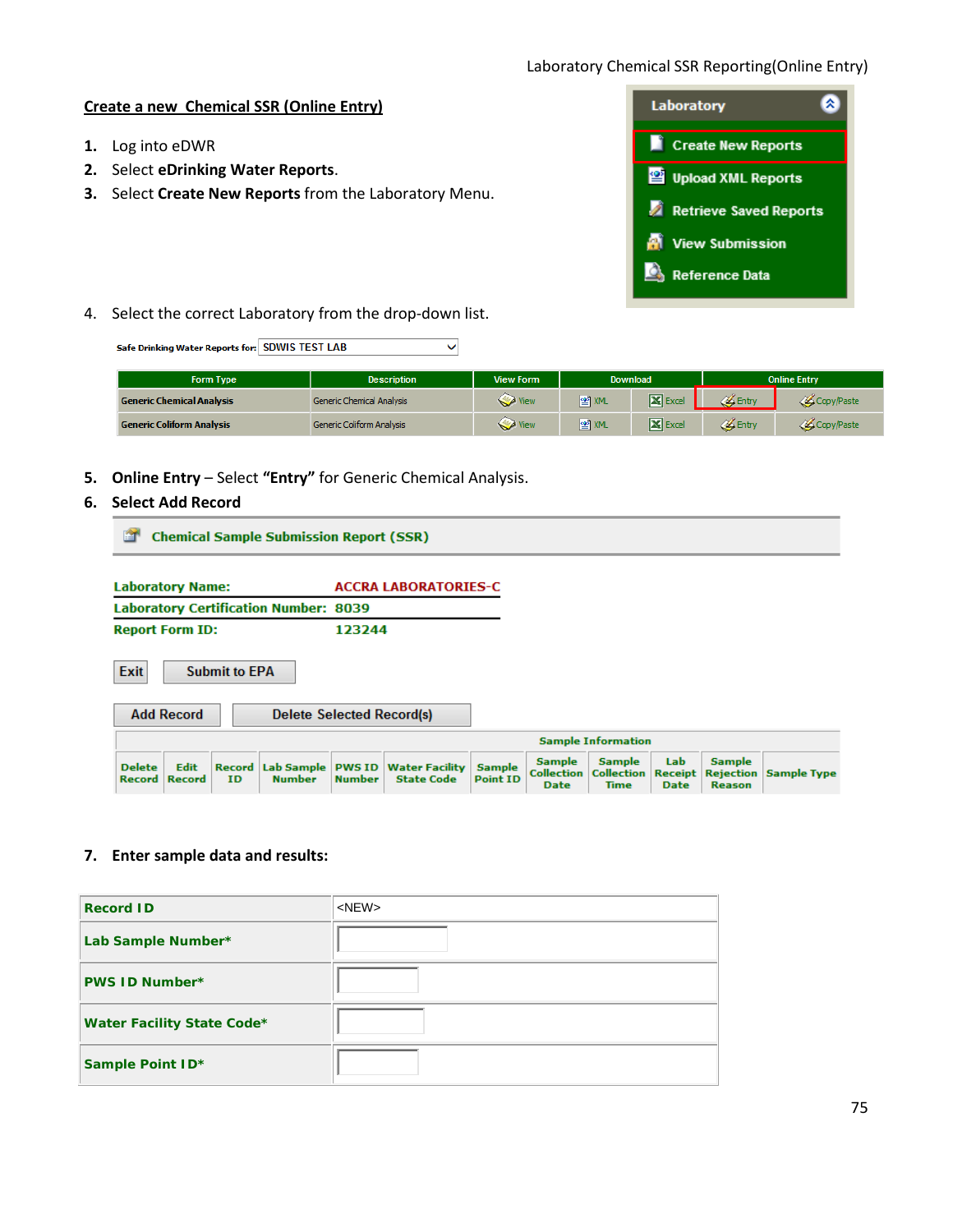| Sample Collection Date*                | m                                    |
|----------------------------------------|--------------------------------------|
| <b>Sample Collection Time (HHMM)</b>   |                                      |
| <b>Lab Receipt Date</b>                | ma I                                 |
| <b>Sample Rejection Reason</b>         | Select<br>$\blacksquare$             |
| Sample Type*                           | Select<br>$\blacksquare$             |
| <b>Pb/Cu Location Type</b>             | Select<br>Τ                          |
| <b>Collection Address</b>              |                                      |
| <b>Comments</b>                        | ă.                                   |
| Analyte Code*                          | Select<br>$\overline{\phantom{a}}$   |
| <b>Analysis Completion Date</b>        | mg)                                  |
| <b>Analysis Completion Time (HHMM)</b> |                                      |
| <b>Data Quality</b>                    | Select<br>$\blacksquare$             |
| <b>Data Quality Reason</b>             | Select<br>$\overline{\phantom{a}}$   |
| <b>Analysis Method Code</b>            |                                      |
| <b>Less Than Indicator</b>             | Select<br>$\blacksquare$             |
| <b>Result</b>                          |                                      |
| <b>Result Unit Code</b>                | Select<br>$\left. \cdot \right\vert$ |
| <b>Analytical Lab</b>                  |                                      |
| Analyst #                              |                                      |
| <b>QC Date</b>                         | 蘁                                    |

Cancel

Validate

**Validate and Save**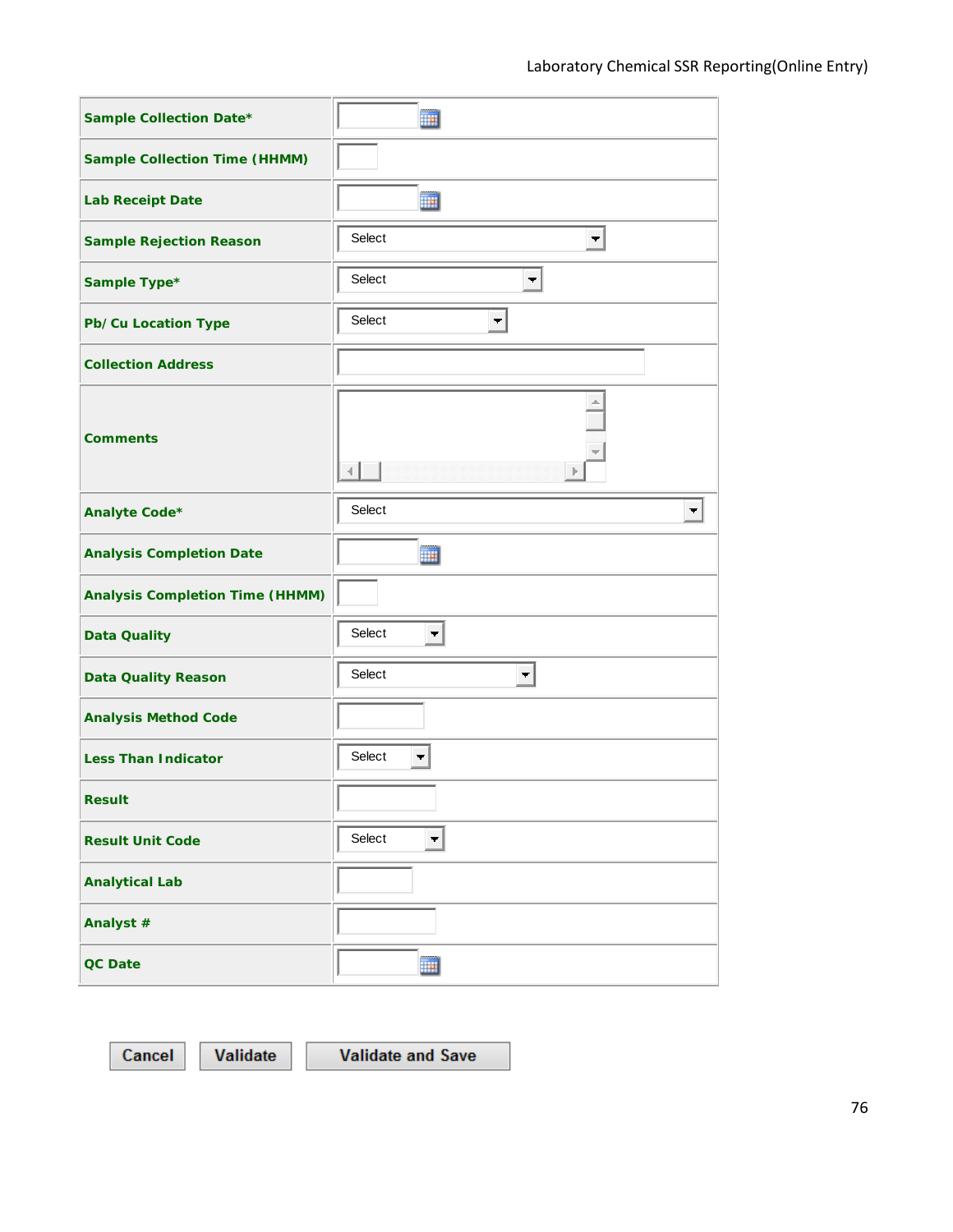**8.** Select **Validate and Save** and then **OK** to confirm



**9.** A second message box will appear asking if you need to add another result to this sample. If you are adding additional analytes, select **OK**, and enter the next analyte results. If not, and you want to add your next sample select **Cancel**



**OK** – To add additional analyte result

**Cancel** – To save and add a new sample

- 10. Selecting Cancel, saves the results and returns to where you can add the next sample (Step 6).
- 11. Continue adding samples until complete.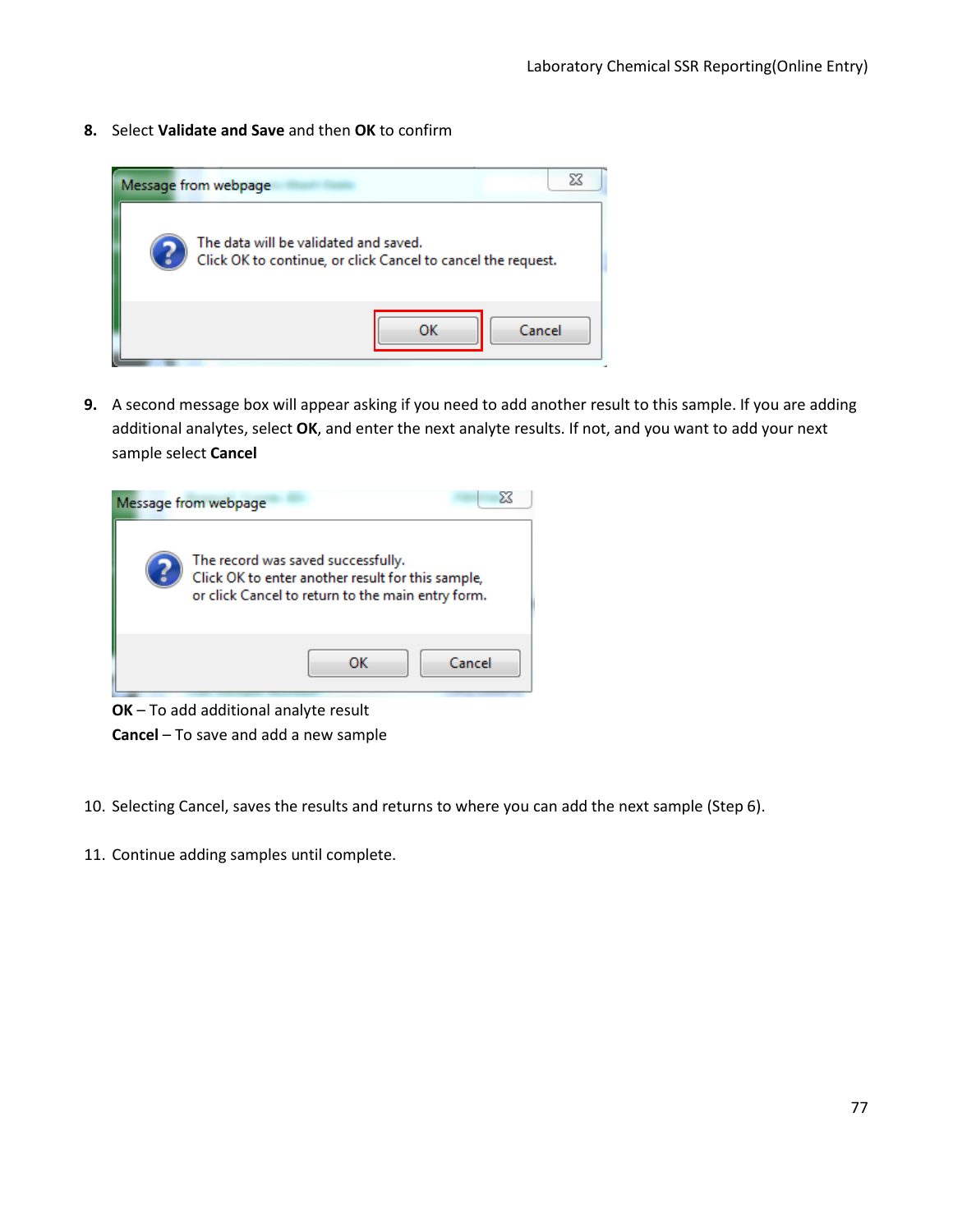12. When completed, double check the results and Select **Submit to EPA**

| 節                                                                                                                  | <b>Coliform Sample Submission Report (SSR)</b> |        |                                              |                                                      |                                |                                                   |                                                   |                                   |                                             |                    |                                                   |                                                    |                     |
|--------------------------------------------------------------------------------------------------------------------|------------------------------------------------|--------|----------------------------------------------|------------------------------------------------------|--------------------------------|---------------------------------------------------|---------------------------------------------------|-----------------------------------|---------------------------------------------|--------------------|---------------------------------------------------|----------------------------------------------------|---------------------|
| <b>Laboratory Name:</b>                                                                                            |                                                |        |                                              | <b>SDWIS TEST LAB</b>                                |                                |                                                   |                                                   |                                   |                                             |                    |                                                   |                                                    |                     |
|                                                                                                                    |                                                |        | <b>Laboratory Certification Number: 0000</b> |                                                      |                                |                                                   |                                                   |                                   |                                             |                    |                                                   |                                                    |                     |
| <b>Report Form ID:</b>                                                                                             |                                                |        |                                              | 78956                                                |                                |                                                   |                                                   |                                   |                                             |                    |                                                   |                                                    |                     |
| Exit<br><b>Submit to EPA</b><br><b>Add Record</b><br><b>Delete Selected Record(s)</b><br><b>Sample Information</b> |                                                |        |                                              |                                                      |                                |                                                   |                                                   |                                   |                                             |                    |                                                   |                                                    |                     |
| <b>Delete</b><br>Record                                                                                            | <b>Edit</b><br><b>Record</b>                   | ID     | <b>Record Lab Sample</b><br><b>Number</b>    | <b>Analytical Lab</b><br><b>Certification Number</b> | <b>PWS ID</b><br><b>Number</b> | <b>Sample</b><br><b>Collection</b><br><b>Date</b> | <b>Sample</b><br><b>Collection</b><br><b>Time</b> | <b>Sample</b><br><b>Collector</b> | <b>Sample</b><br><b>Collector</b><br>Phone# | <b>Sample Type</b> | Original<br>Lab<br><b>Sample</b><br><b>Number</b> | <b>Street</b><br><b>Address</b><br><b>Location</b> | <b>Analyte Code</b> |
| $\Box$                                                                                                             | B                                              | 143743 | OH2599912                                    | 8000                                                 | OH2599912                      | 03/01/2014                                        | 09:30 AM                                          |                                   | Brian Tarver 6145551212                     | Routine-Compliance |                                                   | 123 Main St                                        | 3100                |
|                                                                                                                    | B                                              | 143749 | OH2599912                                    | 8000                                                 | OH2599912 03/01/2014           |                                                   | 09:30 AM                                          |                                   | Brian Tarver 6145551212                     | Routine-Compliance |                                                   | 123 Main St                                        | 3014                |

- 13. Check the Certify checkbox, enter PIN, Security Answer and select Submit.
- 14. The confirmation screen and email only indicates that you have successfully uploaded your report and does **NOT** mean it has been accepted and processed by Ohio EPA

| Submission Successful! Please go to 'Submittals/Revision' or 'View Submission'<br>page to check the submission status later.                                                                                                                                                       |
|------------------------------------------------------------------------------------------------------------------------------------------------------------------------------------------------------------------------------------------------------------------------------------|
| Submission ID: 350020<br><b>Certifier's Name: Brian Tarver</b><br>Certifier's TCP/IP address: 10.181.8.77<br>Date and time file was sent: 08/22/2013 09:56:01 (Based on local server time)<br>Date and time file was received: 08/22/2013 09:56:01 (Based on local server<br>time) |
| Date and time acknowledgement was sent: 08/22/2013 09:56:02 (Based on local<br>server time)                                                                                                                                                                                        |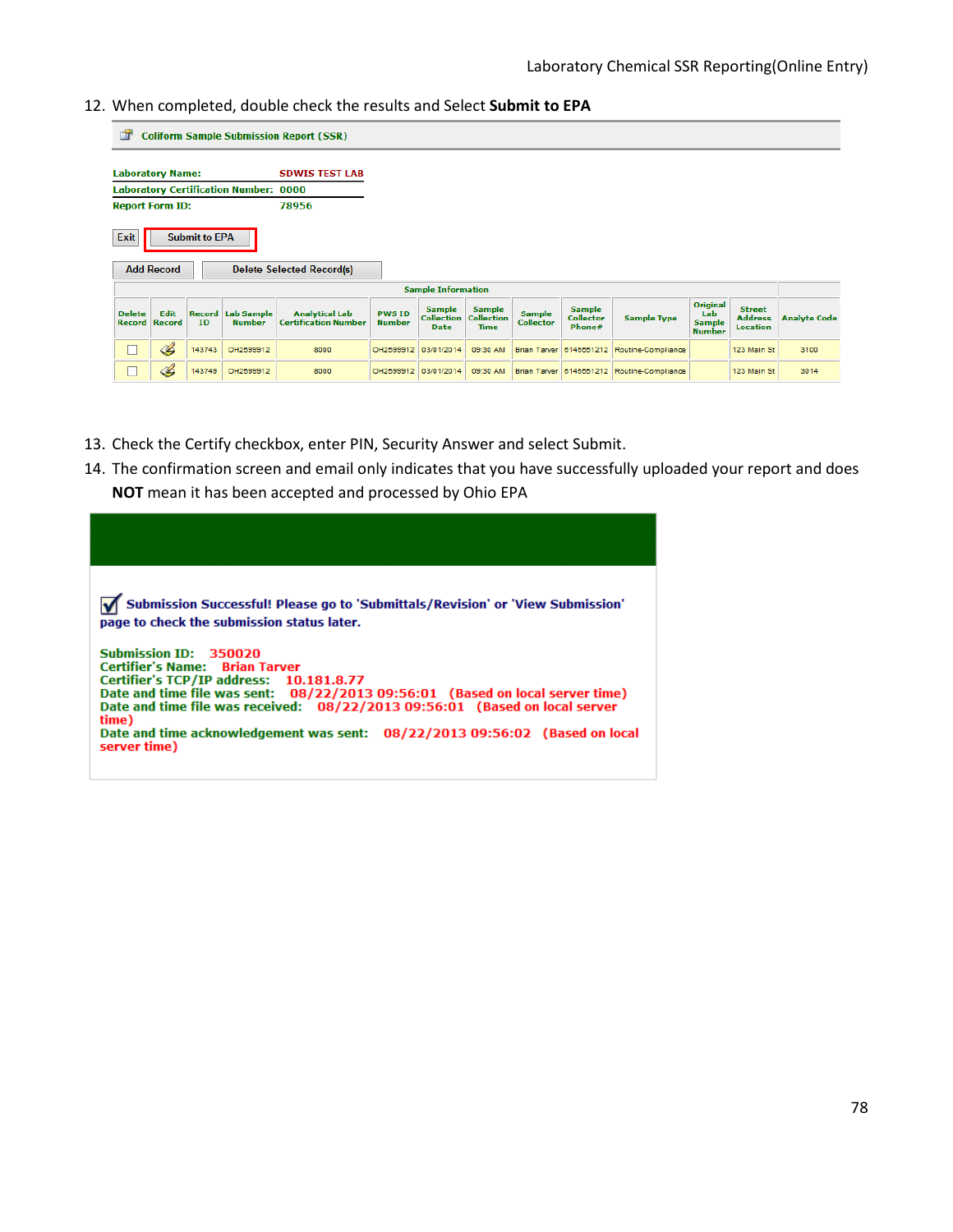#### 15. Select "**View Submissions**" and verify the report status:

Select the **Lab Name** and the **Date Range** for the for the submission you are searching to view

|                                                                                                                                                                                         |    | <b>View Lab Submissions</b> | View Lab Reports View Lab Samples |
|-----------------------------------------------------------------------------------------------------------------------------------------------------------------------------------------|----|-----------------------------|-----------------------------------|
|                                                                                                                                                                                         |    |                             |                                   |
| <b>View Laboratory Submissions</b>                                                                                                                                                      |    |                             |                                   |
| $\Box$ Search Panel                                                                                                                                                                     |    |                             |                                   |
| DDAGW REPORTING LABORATORY-C V<br><b>Lab Name:</b><br>All<br><b>Submission Status:</b><br>$\checkmark$<br>$EDWR \vee$<br>Program:<br>and 12/17/2013<br>Submitted between: 8/1/2013<br>画 | GO |                             |                                   |

#### Status: CoProcessed & Rejected CoReceived CoResubmitted

| Edit          | <b>Download</b> | <b>Chain of Custody</b> | Sub. ID | <b>Previous</b><br>Sub. ID | <b>Received Date</b> | <b>Status</b> | <b>Status Date</b>  | <b>Submit User</b>  |
|---------------|-----------------|-------------------------|---------|----------------------------|----------------------|---------------|---------------------|---------------------|
| Ŷ,            | <b>EXML</b> TXT | ❤                       | 373433  |                            | 12/09/2013 14:14:38  | ℐ             | 12/09/2013 14:14:39 | <b>Brian Tarver</b> |
| $\mathscr{L}$ | 图 XML           | $\blacktriangleright$   | 373429  |                            | 12/09/2013 14:13:16  | ц             | 12/09/2013 14:13:10 | <b>Brian Tarver</b> |
| Ĝ,            | <b>EXML</b> TXT | ❤                       | 358278  |                            | 10/04/2013 08:06:04  | ℐ             | 10/04/2013 08:06:05 | <b>Brian Tarver</b> |

## Status: C Processed & Rejected & Received & Resubmitted

- **Processed**: Report has been received and accepted into our system.
- **Rejected**: Report must be retrieved, corrected and re-submitted.
- **Received**: Report has been uploaded but not yet processed.
- **Resubmitted**: Report has been retrieved, corrected and re-submitted.

Note that there are three Tabs at the top lf the View submission screen. Each tab gives a little different information.

• **View Lab Submissions**: Displays When and Who submitted the report and an edit icon to be used when correcting a rejected report. On this tab, **the Red Rejected "X"** symbol is a link that will display the reason the file was rejected.

|      |                      | View Lab Submissions V View Lab Reports V View Lab Samples |         |                            |                      |               |                     |                     |  |  |  |
|------|----------------------|------------------------------------------------------------|---------|----------------------------|----------------------|---------------|---------------------|---------------------|--|--|--|
|      |                      |                                                            |         |                            |                      |               |                     |                     |  |  |  |
| Edit | <b>Download</b>      | <b>Chain of Custody</b>                                    | Sub. ID | <b>Previous</b><br>Sub. ID | <b>Received Date</b> | <b>Status</b> | <b>Status Date</b>  | <b>Submit User</b>  |  |  |  |
| 4    | <b>EN XML OF TXT</b> | ❤                                                          | 373433  |                            | 12/09/2013 14:14:38  | ℐ             | 12/09/2013 14:14:39 | <b>Brian Tarver</b> |  |  |  |
| Â,   | <b>PO XML</b>        | ❤                                                          | 373429  |                            | 12/09/2013 14:13:16  | ♨             | 12/09/2013 14:13:10 | <b>Brian Tarver</b> |  |  |  |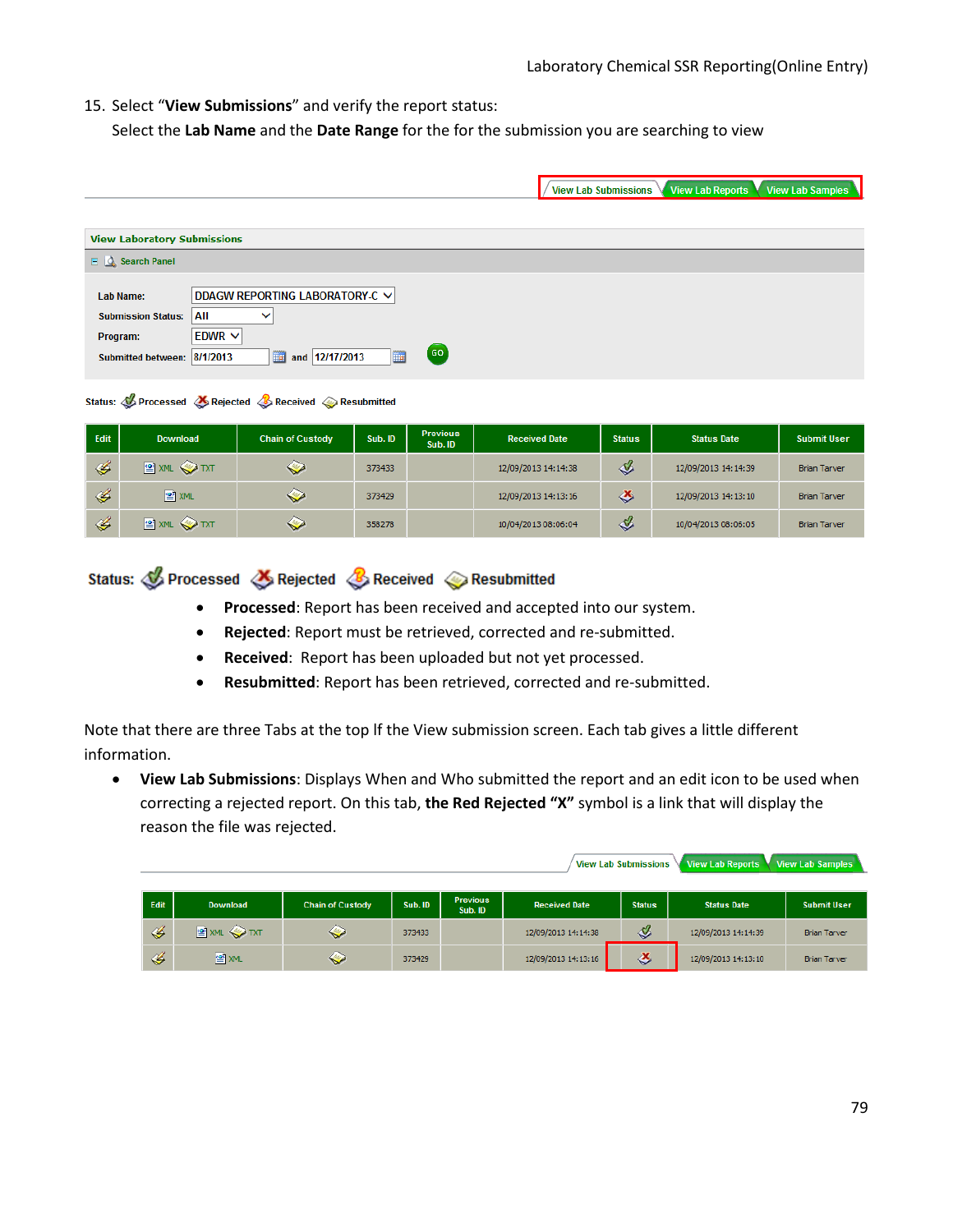• **View Lab Reports**: This tab displays the "View" icon link for opening the submission to view and print your samples

|      |         |                  |                      |               | View Lab Submissions | <b>View Lab Reports</b> | <b>View Lab Samples</b> |
|------|---------|------------------|----------------------|---------------|----------------------|-------------------------|-------------------------|
|      |         |                  |                      |               |                      |                         |                         |
| View | Sub. ID | <b>Report ID</b> | <b>Received Date</b> | <b>Status</b> | <b>Status Date</b>   | <b>Report Type</b>      | <b>Submit User</b>      |
| ◇    | 373433  | 96315            | 12/09/2013 14:14:39  | ℐ             | 12/09/2013 14:14:39  |                         | <b>Brian Tarver</b>     |
| ❤    | 373429  | 96313            | 12/09/2013 14:13:17  | ц             | 12/09/2013 14:13:10  |                         | <b>Brian Tarver</b>     |

• **View Lab Samples:** This tab displays specific detail of the sample, by analyte. The status on this tab is the status given by EPA's internal database (SDWIS Status). This tab is useful for searching for a sample or samples, Submission ID, PWSID or sample number.

|                                | <b>View Lab Submissions</b> | View Lab Reports               | <b>View Lab Samples</b> |    |
|--------------------------------|-----------------------------|--------------------------------|-------------------------|----|
| <b>View Samples</b>            |                             |                                |                         |    |
| $\Box$ Search Panel            |                             |                                |                         |    |
|                                |                             |                                |                         |    |
| Lab Name:                      |                             | DDAGW REPORTING LABORATORY-C V | PWS ID:                 |    |
| <b>SDWIS/State Status: All</b> | ◡                           |                                | Lab Sample ID:          |    |
| <b>Submission ID:</b>          |                             |                                |                         |    |
| Submitted between: 8/1/2013    |                             | <b>III</b><br>10/3/2013<br>and | H                       | GO |
|                                |                             |                                |                         |    |

SDWIS/State Status: & Unavailable & Pending & Accepted & Flagged & Rejected

| View Data   Sample ID |         | <b>PWS ID</b> | <b>Analyte</b> | Sub. ID | Report ID | <b>Received Date</b>   | <b>SDWIS Status</b> | Status Date            | <b>Sample Reason</b>                                                                                                                                                 |
|-----------------------|---------|---------------|----------------|---------|-----------|------------------------|---------------------|------------------------|----------------------------------------------------------------------------------------------------------------------------------------------------------------------|
| ❤                     | 123     | OH2599912     | 3100           | 373433  | 96315     | 12/09/2013<br>14:14:39 | ц                   | 12/09/2013<br>14:14:39 |                                                                                                                                                                      |
| ❤                     | 123     | OH2599912     | 3100           | 373429  | 96313     | 12/09/2013<br>14:13:17 | ◈                   | 12/09/2013<br>14:13:17 |                                                                                                                                                                      |
| ❤                     | 656     | OH2599912     | 3100           | 358278  | 91579     | 10/04/2013<br>08:06:05 | ℐ                   | 10/04/2013<br>08:06:05 |                                                                                                                                                                      |
| ❤                     | 657     | OH2599912     | 3014           | 358278  | 91579     | 10/04/2013<br>08:06:05 | ℐ                   | 10/04/2013<br>08:06:05 |                                                                                                                                                                      |
| ❤                     | 657     | OH2599912     | 3100           | 358278  | 91579     | 10/04/2013<br>08:06:05 | ℐ                   | 10/04/2013<br>08:06:05 |                                                                                                                                                                      |
| ◇                     | 165464  | OH2599912     | 3100           | 358265  | 91575     | 10/04/2013<br>07:38:25 | ${\mathcal{Q}}$     | 10/04/2013<br>07:38:25 |                                                                                                                                                                      |
| ❤                     | 123654  | OH2599912     | 3100           | 349866  | 88241     | 08/21/2013<br>07:17:18 | €                   | 08/21/2013<br>07:17:18 |                                                                                                                                                                      |
| ❤                     | 1       | OH2599912     | 3100           | 348860  | 88147     | 08/19/2013<br>15:08:59 | ц                   | 08/19/2013<br>15:08:59 | REJECT: Sample failed duplicate by data check. Sample with<br>the same laboratory sample ID, laboratory and collection<br>vear already present in database. (SAMPLE) |
| ❤                     | 2131231 | OH2599912     | 1040           | 345265  | 87237     | 08/07/2013<br>07:11:15 | ℐ                   | 08/07/2013<br>07:11:15 |                                                                                                                                                                      |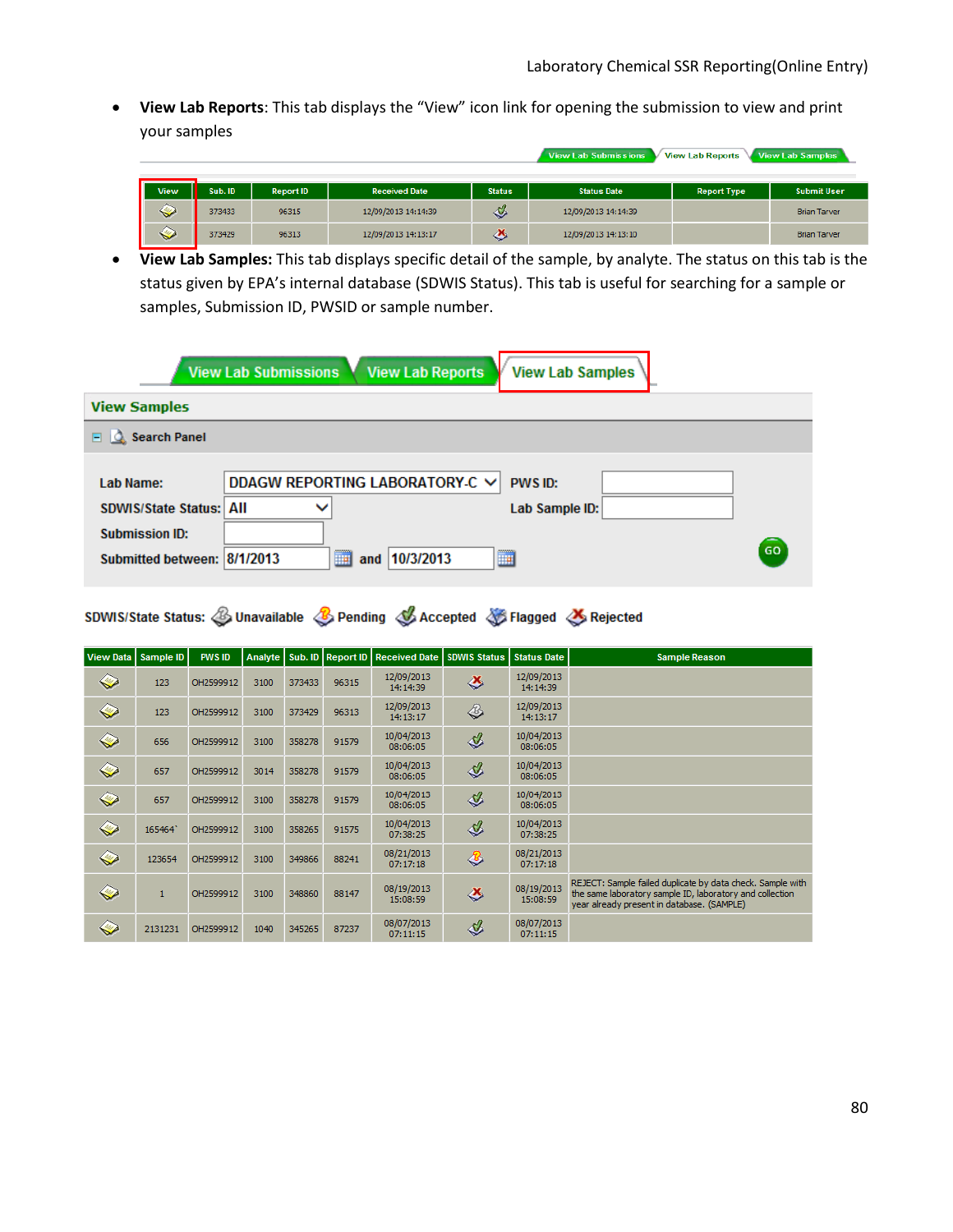#### **Create a new Chemical SSR (Excel with xml upload or Copy and Paste)**

- **1.** Log into eDWR
- **2.** Select **eDrinking Water Reports**.

Safe Drinking Water Reports for: SDWIS TEST LAB

**3.** Select **Create New Reports** from the Laboratory Menu.



4. Select a Download **Excel**. When downloading the Spreadsheet save it to a location on your PC where you can retrieve it. Once the file is downloaded, you can log out of the eBusiness Center.

 $\blacktriangledown$ 

| <b>Form Type</b>                 | <b>Description</b>               | <b>View Form</b> |                    | <b>Download</b> |       | <b>Online Entry</b> |
|----------------------------------|----------------------------------|------------------|--------------------|-----------------|-------|---------------------|
| <b>Generic Chemical Analysis</b> | <b>Generic Chemical Analysis</b> | View             | ≌ XML              | $X$ Excel       | Entry | Copy/Paste          |
| <b>Generic Coliform Analysis</b> | <b>Generic Coliform Analysis</b> | View             | <sup>(2)</sup> XML | <b>X</b> Excel  | Entry | Copy/Paste          |

- **5. Open Excel** and the Lab\_GC.xls spreadsheet.
	- A security window may pop up regarding "Macros". A Macro is a program embedded into this spreadsheet that must run to complete the submission. Select **Enable** Macros when prompted.

|                                                                   | <b>OnigEPA</b><br><b>Division of Drinking and Ground Waters</b>               |                          |                               |                                  |                           | Microbiological<br><b>Sample Submission Report (SSR)</b> |              |                                         |                                              |                     |
|-------------------------------------------------------------------|-------------------------------------------------------------------------------|--------------------------|-------------------------------|----------------------------------|---------------------------|----------------------------------------------------------|--------------|-----------------------------------------|----------------------------------------------|---------------------|
| <b>Central Office</b><br>50 W Town Street<br>Columbus, Ohio 43215 | (614) 728-3778  FAX (614) 728-0160                                            |                          |                               |                                  |                           |                                                          |              |                                         |                                              |                     |
| Version                                                           | 2.0.0                                                                         |                          |                               |                                  |                           |                                                          |              |                                         |                                              | <b>Generate XML</b> |
| <b>Last Updated</b>                                               | December 12, 2011                                                             |                          |                               |                                  |                           |                                                          |              |                                         |                                              |                     |
| * - Indicates Required Field                                      | Reporting Lab Certification Number*<br>NOTE: Begin entering samples in row 13 |                          |                               |                                  |                           |                                                          |              |                                         |                                              |                     |
|                                                                   |                                                                               |                          |                               |                                  | <b>Sample Information</b> |                                                          |              |                                         |                                              |                     |
| <b>Lab Sample</b><br>Number <sup>*</sup>                          | Analytical Lab<br>Certification<br>Number*                                    | <b>PWS ID</b><br>Number* | Sample<br>Collection<br>Date* | Sample<br><b>Collection Time</b> | Sample<br>Collector*      | Sample Collector Phone<br>Number*<br>(Numbers Only)      | Sample Type* | <b>Original Lab</b><br>Sample<br>Number | <b>Street Address</b><br>or Tap<br>Location* | Analyte             |
|                                                                   |                                                                               |                          |                               |                                  |                           |                                                          |              |                                         |                                              |                     |
|                                                                   |                                                                               |                          |                               |                                  |                           |                                                          |              |                                         |                                              |                     |
|                                                                   |                                                                               |                          |                               |                                  |                           |                                                          |              |                                         |                                              |                     |
|                                                                   |                                                                               |                          |                               |                                  |                           |                                                          |              |                                         |                                              |                     |
|                                                                   |                                                                               |                          |                               |                                  |                           |                                                          |              |                                         |                                              |                     |

6. Enter your lab Certification number at the top (C7)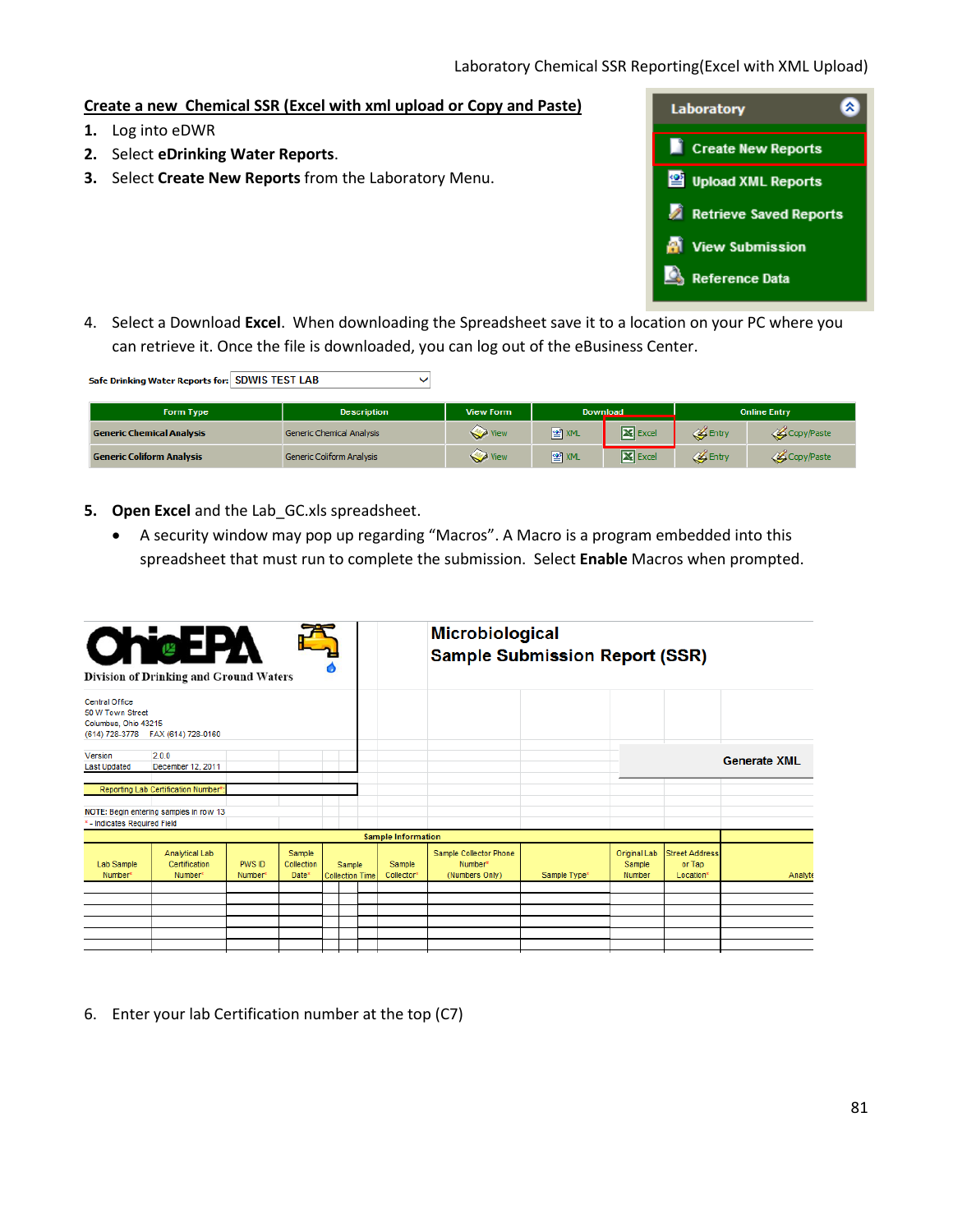#### 7. Enter the results:

|                                   |                                            |                               |                               |        |                        | <b>Sample Information</b> |                                                     |                    |                                  |                                              |
|-----------------------------------|--------------------------------------------|-------------------------------|-------------------------------|--------|------------------------|---------------------------|-----------------------------------------------------|--------------------|----------------------------------|----------------------------------------------|
| Lab Sample<br>Number <sup>*</sup> | Analytical Lab<br>Certification<br>Number* | PWS ID<br>Number <sup>*</sup> | Sample<br>Collection<br>Date* | Sample | <b>Collection Time</b> | Sample<br>Collector*      | Sample Collector Phone<br>Number*<br>(Numbers Only) | Sample Type*       | Original Lab<br>Sample<br>Number | <b>Street Address</b><br>or Tap<br>Location* |
|                                   | 226                                        | OH5744112                     | 03/31/2015 10 00              |        | AM                     | Stephen Pratt 9376570136  |                                                     | Routine-Compliance |                                  | wellhouse #1                                 |
|                                   | 226                                        | OH5744112                     | 03/31/2015 10 05              |        | AM                     | Stephen Pratt 9376570136  |                                                     | Routine-Compliance |                                  | wellhouse #2                                 |
|                                   | 226                                        | OH5744112                     | 03/31/2015 10 10              |        | AM                     | Stephen Pratt 9376570136  |                                                     | Routine-Compliance |                                  | wellhouse #3                                 |
| 3                                 | 226                                        | OH5744112                     | 03/31/2015 10 10              |        | AM                     | Stephen Pratt 9376570136  |                                                     | Routine-Compliance |                                  | wellhouse #3                                 |
|                                   |                                            |                               |                               |        |                        |                           |                                                     |                    |                                  |                                              |
|                                   |                                            |                               |                               |        |                        |                           |                                                     |                    |                                  |                                              |

|                             |                                         |  |          |                                     |             | <b>Analysis Results</b> |                    |                            |          |                           |                 |            |
|-----------------------------|-----------------------------------------|--|----------|-------------------------------------|-------------|-------------------------|--------------------|----------------------------|----------|---------------------------|-----------------|------------|
|                             | Analysis                                |  | Analysis | Analysis<br>Completion   Completion | Analysis    |                         | Analysis<br>Method | <b>Microbe</b><br>Presence | Free     | Chlorine   Total Chlorine |                 |            |
| Analyte Code*               | Start Date   Start Time                 |  |          | Date*                               | <b>Time</b> | Data Quality Results    | Code <sup>*</sup>  | Indicator                  | Residual | Residual                  | <b>Comments</b> | Analyst #* |
| 3100 COLIFORM, TOTAL (TCR)  | 03/31/2015 12 30 PM 03/31/2015 12 40 PM |  |          |                                     |             |                         | 9223B-PA Absence   |                            |          |                           |                 | 3418       |
| 3100 COLIFORM, TOTAL (TCR)  | 03/31/2015 12 30 PM 03/31/2015 12 40 PM |  |          |                                     |             |                         | 9223B-PA Absence   |                            |          |                           |                 | 3418       |
| 3100I COLIFORM, TOTAL (TCR) | 03/31/2015 12 30 PM 03/31/2015 12 40 PM |  |          |                                     |             |                         | 9223B-PA Presence  |                            |          |                           |                 | 3418       |
| 3014 COLIFORM, E. COLI      | 03/31/2015 12 30 PM 03/31/2015 12 40 PM |  |          |                                     |             |                         | 9223B-PA Absence   |                            |          |                           |                 | 3418       |
|                             |                                         |  |          |                                     |             |                         |                    |                            |          |                           |                 |            |
|                             |                                         |  |          |                                     |             |                         |                    |                            |          |                           |                 |            |

- 8. Save this Excel file. Save it in a location on the PC that you will be able to find again. Save it with a name that will help identify the samples. For Example save as **Lab\_Chem-March.xls** or **Lab\_ChemSamples-25- 45.xls** (indicating the sample numbers in the file).
- 9. Create and save the XML file that will be uploaded in eDWR. Note that the XML file is NOT the same and the excel spreadsheet that the data/results were entered into.

Click the gray button at the top of the spreadsheet "Generate XML"

| <b>ONGEPA</b><br><b>Division of Drinking and Ground Waters</b>    |                                            |                          |                               |              |                                  |                           | <b>Microbiological</b><br><b>Sample Submission Report (SSR)</b> |                    |                                  |                                              |                             |
|-------------------------------------------------------------------|--------------------------------------------|--------------------------|-------------------------------|--------------|----------------------------------|---------------------------|-----------------------------------------------------------------|--------------------|----------------------------------|----------------------------------------------|-----------------------------|
| <b>Central Office</b><br>50 W Town Street<br>Columbus, Ohio 43215 | (614) 728-3778  FAX (614) 728-0160         |                          |                               |              |                                  |                           |                                                                 |                    |                                  |                                              |                             |
| Version<br><b>Last Updated</b>                                    | 2.0.0<br>December 12, 2011                 |                          |                               |              |                                  |                           |                                                                 |                    |                                  |                                              | <b>Generate XML</b>         |
|                                                                   | Reporting Lab Certification Number*: 226   |                          |                               |              |                                  |                           |                                                                 |                    |                                  |                                              |                             |
| - Indicates Required Field                                        | NOTE: Begin entering samples in row 13     |                          |                               |              |                                  |                           |                                                                 |                    |                                  |                                              |                             |
|                                                                   |                                            |                          |                               |              |                                  | <b>Sample Information</b> |                                                                 |                    |                                  |                                              |                             |
| Lab Sample<br>Number*                                             | Analytical Lab<br>Certification<br>Number* | <b>PWS ID</b><br>Number* | Sample<br>Collection<br>Date* |              | Sample<br><b>Collection Time</b> | Sample<br>Collector*      | Sample Collector Phone<br>Number*<br>(Numbers Only)             | Sample Type*       | Original Lab<br>Sample<br>Number | <b>Street Address</b><br>or Tap<br>Location* | Analyte Code*               |
|                                                                   | 226                                        | OH5744112                | 03/31/2015 10                 | $ 00\rangle$ | AM                               |                           | Stephen Pratt 9376570136                                        | Routine-Compliance |                                  | wellhouse #1                                 | 3100 COLIFORM, TOTAL (TCR)  |
| $\overline{2}$                                                    | 226                                        | OH5744112                | 03/31/2015 10                 | 05           | AM                               | Stephen Pratt 9376570136  |                                                                 | Routine-Compliance |                                  | wellhouse #2                                 | 3100  COLIFORM, TOTAL (TCR) |
| 3                                                                 | 226                                        | OH5744112                | 03/31/2015 10 10              |              | AM                               | Stephen Pratt 9376570136  |                                                                 | Routine-Compliance |                                  | wellhouse #3                                 | 3100  COLIFORM, TOTAL (TCR) |
|                                                                   | 226                                        | OH5744112                | 03/31/2015 10 10              |              | AM                               | Stephen Pratt 9376570136  |                                                                 | Routine-Compliance |                                  | wellhouse #3                                 | 3014LCOLIFORM, E. COLL      |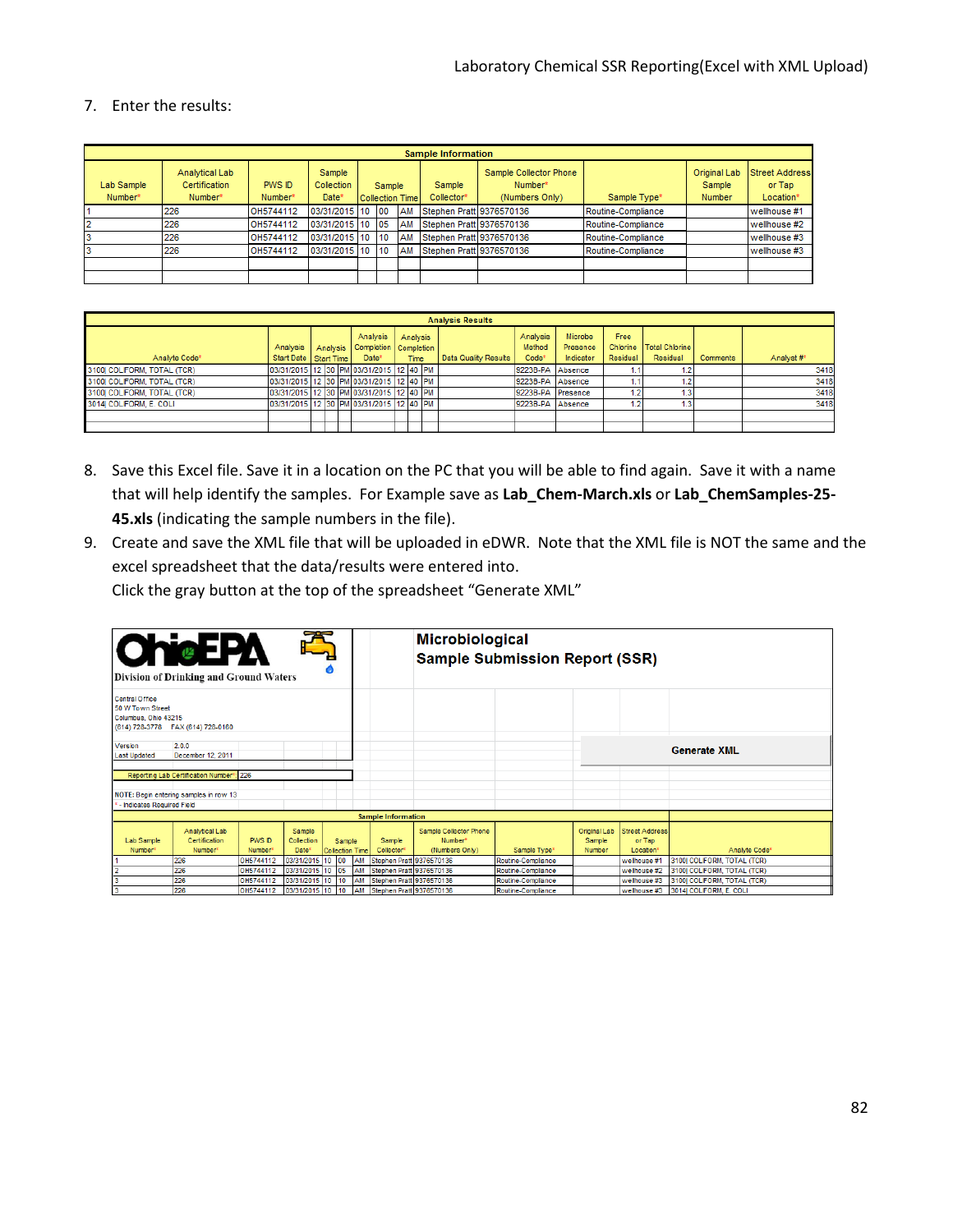|                                                                              |            |                       | <b>Generate XML</b>             |
|------------------------------------------------------------------------------|------------|-----------------------|---------------------------------|
| X<br>Generate XML                                                            |            |                       |                                 |
| Are you ready to proceed?<br>1pl                                             | Il Lab     | <b>Street Address</b> |                                 |
| <b>No</b><br>Yes                                                             | ple<br>ber | or Tap<br>Location*   | Analyte Code*                   |
| $\frac{\frac{\text{(N)}}{\text{57}}}{\frac{\text{57}}{\text{57}}\sqrt{100}}$ |            | wellhouse #1          | 3100  COLIFORM, TOTAL (TCR)     |
| <b>Kuutine-Cumpliance</b>                                                    |            | wellhouse #2          | 3100  COLIFORM, TOTAL (TCR)     |
| Douting Compliance<br><b>C70490</b>                                          |            | City Arrange House    | <b>2400LCOURODM TOTAL (TOD)</b> |

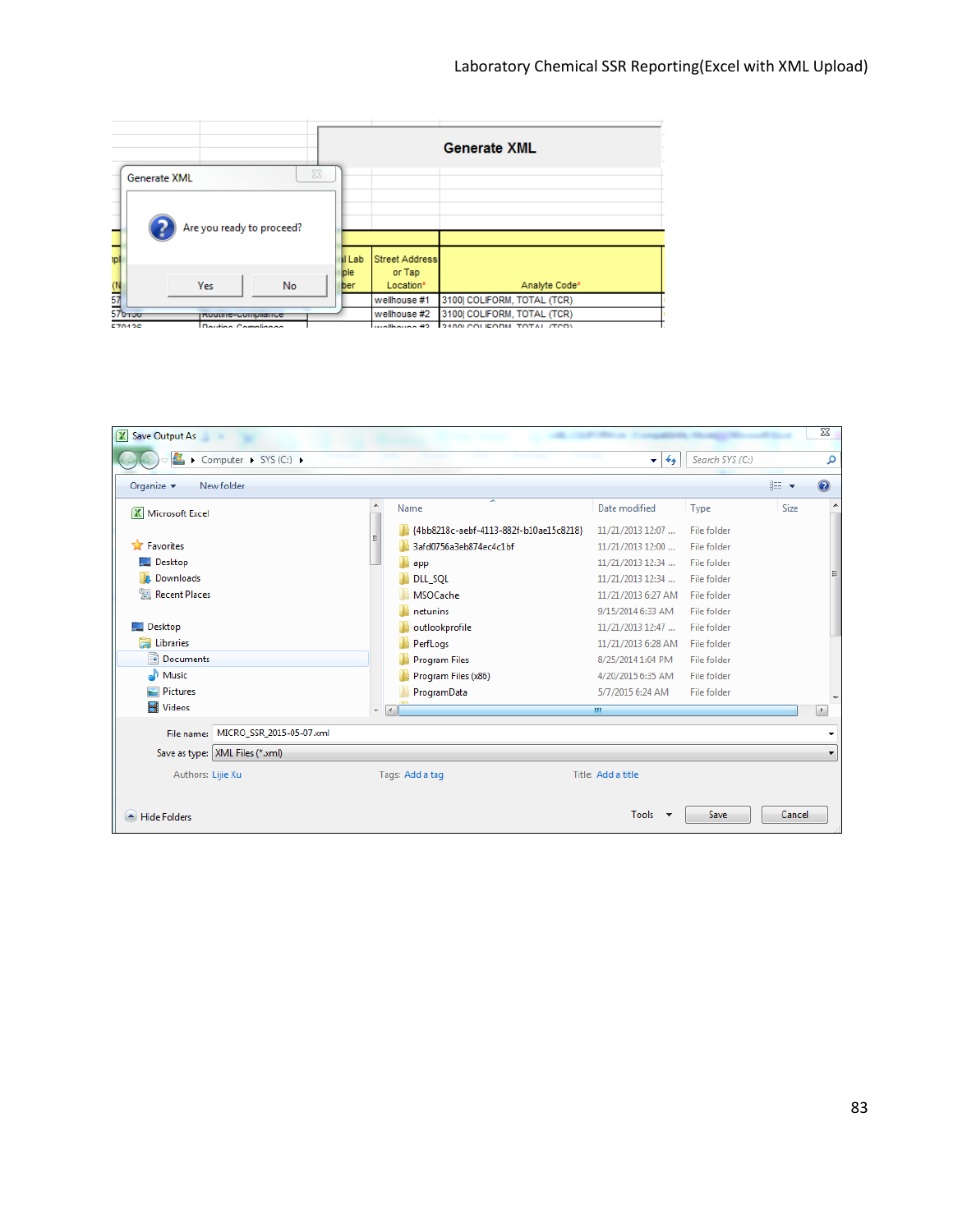|                               | I Libraries I Documents I eDWR Testing I EPA Reports |                           |                                                            |                             | 4 <sub>f</sub><br>▾╎ | Search EPA Reports   | م       |
|-------------------------------|------------------------------------------------------|---------------------------|------------------------------------------------------------|-----------------------------|----------------------|----------------------|---------|
| Organize $\blacktriangledown$ | New folder                                           |                           |                                                            |                             |                      | 脂 ▼                  | $\odot$ |
| Microsoft Excel               |                                                      | $\blacktriangle$          | <b>Documents library</b><br><b>EPA Reports</b>             |                             |                      | Arrange by: Folder ▼ |         |
| <b>X</b> Favorites            |                                                      | 티                         | Name                                                       |                             |                      | Date modified        | Type    |
| Desktop<br>Downloads<br>I In. |                                                      |                           |                                                            | No items match your search. |                      |                      |         |
| <b>Recent Places</b><br>螴     |                                                      |                           |                                                            |                             |                      |                      |         |
|                               |                                                      |                           |                                                            |                             |                      |                      |         |
| Desktop                       |                                                      |                           |                                                            |                             |                      |                      |         |
| Libraries<br>Documents        |                                                      |                           |                                                            |                             |                      |                      |         |
| Music                         |                                                      |                           |                                                            |                             |                      |                      |         |
| Pictures                      |                                                      |                           |                                                            |                             |                      |                      |         |
| Videos                        |                                                      | $\mathbf{v}$ $\mathbf{A}$ |                                                            | Ш                           |                      |                      |         |
|                               | File name: MICRO_SSR_2015-05-07.xml                  |                           |                                                            |                             |                      |                      |         |
|                               | Save as type:   XML Files (*.xml)                    |                           |                                                            |                             |                      |                      |         |
| Authors: Lijie Xu             |                                                      |                           | Tags: Add a tag                                            | Title: Add a title          |                      |                      |         |
|                               |                                                      |                           |                                                            |                             |                      |                      |         |
| Hide Folders                  |                                                      |                           |                                                            |                             | Tools                | Save<br>Cancel       |         |
|                               |                                                      |                           |                                                            |                             |                      |                      |         |
|                               |                                                      |                           |                                                            |                             |                      |                      |         |
|                               |                                                      |                           |                                                            |                             |                      |                      |         |
| File name:                    | Bacti Samples 1-3                                    |                           |                                                            |                             |                      |                      |         |
|                               |                                                      |                           |                                                            |                             |                      |                      |         |
|                               | Save as type:   XML Files (*.xml)                    |                           |                                                            |                             |                      |                      |         |
|                               |                                                      |                           |                                                            |                             |                      |                      |         |
|                               |                                                      |                           |                                                            | $\Sigma$                    |                      |                      |         |
| Generate XML                  |                                                      |                           |                                                            |                             |                      |                      |         |
|                               |                                                      |                           |                                                            |                             |                      |                      |         |
|                               |                                                      |                           | C:\Users\10086163\Documents\eDWR Testing\EPA Reports\Bacti |                             |                      |                      |         |
|                               | Samples 1-3.xml created.<br>Process finished         |                           |                                                            |                             |                      |                      |         |
|                               |                                                      |                           |                                                            |                             |                      |                      |         |
|                               |                                                      |                           | OK                                                         |                             |                      |                      |         |

- 10. The XML files has been created and it is ready to be uploaded to Ohio EPA.
- 11. Save and close the Excel Spreadsheet.
- 12. Open Internet Explorer and log into the eBusiness Center. Select eDrinking Water Reports.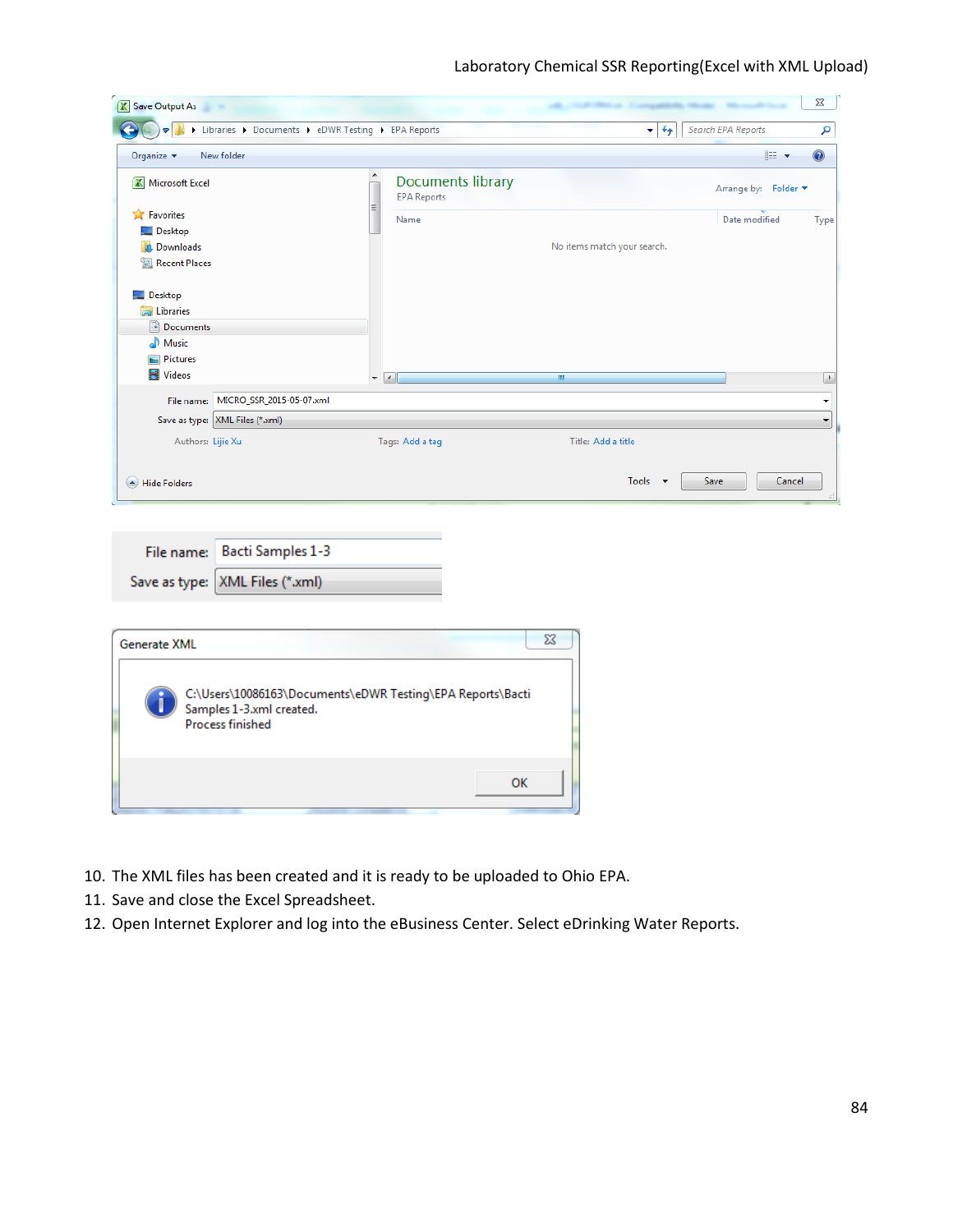13. Select Upload XML Reports from the Laboratory Menu.



# Browse to XML File - Test File<br>Browse to XML File - PIN and Upload File

|                  | <b>Select File</b>                       |                                                                                                                                                                                                                                                                                                                                                                                                                                                                                                                                                                                                                                                                                                 | Browse |
|------------------|------------------------------------------|-------------------------------------------------------------------------------------------------------------------------------------------------------------------------------------------------------------------------------------------------------------------------------------------------------------------------------------------------------------------------------------------------------------------------------------------------------------------------------------------------------------------------------------------------------------------------------------------------------------------------------------------------------------------------------------------------|--------|
|                  | <b>Test File</b>                         | <b>Test File</b>                                                                                                                                                                                                                                                                                                                                                                                                                                                                                                                                                                                                                                                                                |        |
| $\left 3\right $ | <b>Certify Your</b><br><b>Submission</b> | As the true and sole authorized user of this Personal<br>Identification Number (PIN), by transmitting this<br>information electronically using this PIN, I certify under<br>penalty of law that: (1) I have not violated any term in<br>my Subscriber Agreement; and (2) I am otherwise<br>without any reason to believe that the confidentiality of<br>my PIN and/or password have been compromised now<br>or at any time prior to this submission; and I further<br>certify that: (1) I am familiar with the information<br>submitted herein and I have had the opportunity to<br>review it in electronic form and the information is true,<br>I have read and agree with the above statement |        |
|                  | <b>Enter PIN</b>                         |                                                                                                                                                                                                                                                                                                                                                                                                                                                                                                                                                                                                                                                                                                 |        |
| 6                | <b>Security</b><br><b>Question</b>       | What color is red?                                                                                                                                                                                                                                                                                                                                                                                                                                                                                                                                                                                                                                                                              |        |
|                  | Answer                                   |                                                                                                                                                                                                                                                                                                                                                                                                                                                                                                                                                                                                                                                                                                 |        |
|                  | <b>Submit File</b>                       | <b>Submit</b>                                                                                                                                                                                                                                                                                                                                                                                                                                                                                                                                                                                                                                                                                   |        |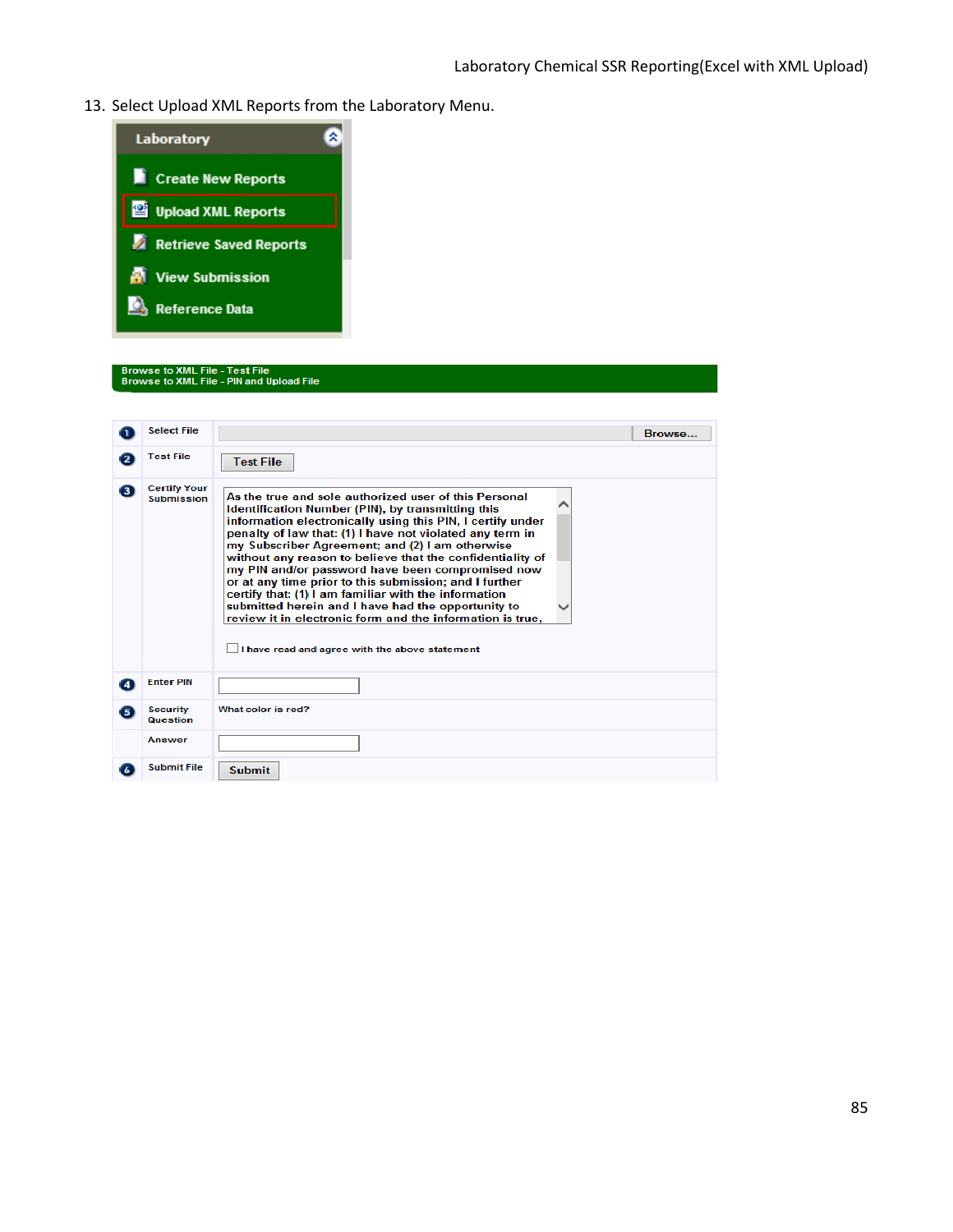14. Select "Browse" and browse for the XML file that you created in step 10.

| Choose File to Upload                              |                                                                    | $\mathbf{x}$                                   |
|----------------------------------------------------|--------------------------------------------------------------------|------------------------------------------------|
| Libraries > Documents > eDWR Testing > EPA Reports |                                                                    | $+$<br>Search EPA Reports<br>۹<br>$\mathbf{v}$ |
| Organize $\blacktriangledown$<br>New folder        |                                                                    | Q<br>888 ▼                                     |
| 高<br>Libraries<br>Documents                        | $\blacktriangle$<br><b>Documents library</b><br><b>EPA Reports</b> | Arrange by:<br>Folder <b>v</b>                 |
| Music<br>Pictures                                  | Name<br>Ξ                                                          | Date modified                                  |
| H<br>Videos                                        | LAB_COLIFORM March data.xls                                        | 5/7/2015 8:21 AM                               |
| Tarver, Brian<br>P.                                | <b>Bacti Samples 1-3.xml</b>                                       | 5/7/2015 8:04 AM                               |
| AppData                                            |                                                                    |                                                |
| <b>Contacts</b>                                    |                                                                    |                                                |
| <b>Desktop</b>                                     |                                                                    |                                                |
| Downloads<br>lh.                                   |                                                                    |                                                |
| <b>P</b> Favorites                                 |                                                                    |                                                |
| <b>A</b> Links                                     | m.<br>$\overline{\nabla}$<br>$\blacktriangleleft$                  |                                                |
| File name: Bacti Samples 1-3.xml                   |                                                                    | All Files (*.*)<br>۰<br>۰                      |
|                                                    |                                                                    | Cancel<br>Open                                 |

15. Select Test File.

| Message from webpage |                                                                                                                          |  |  |
|----------------------|--------------------------------------------------------------------------------------------------------------------------|--|--|
|                      | The selected file will be uploaded to server and tested.<br>Click OK to continue, or click Cancel to cancel the request. |  |  |
|                      | Cancel<br>ок                                                                                                             |  |  |

16. If your file is formatted correctly:

| • eDWR > Laboratory > Upload XML Reports<br><b>Browse to XML File - Test File</b><br>Browse to XML File - PIN and Upload File |                    |                  |        |  |  |
|-------------------------------------------------------------------------------------------------------------------------------|--------------------|------------------|--------|--|--|
| The structure of your XML file(s) is acceptable.                                                                              |                    |                  |        |  |  |
|                                                                                                                               | <b>Select File</b> |                  | Browse |  |  |
|                                                                                                                               | <b>Test File</b>   | <b>Test File</b> |        |  |  |

- 17. If not formatted correctly or there is a validation error a message will be displayed
- 18. If not, correct the Excel Spreadsheet and go to step 9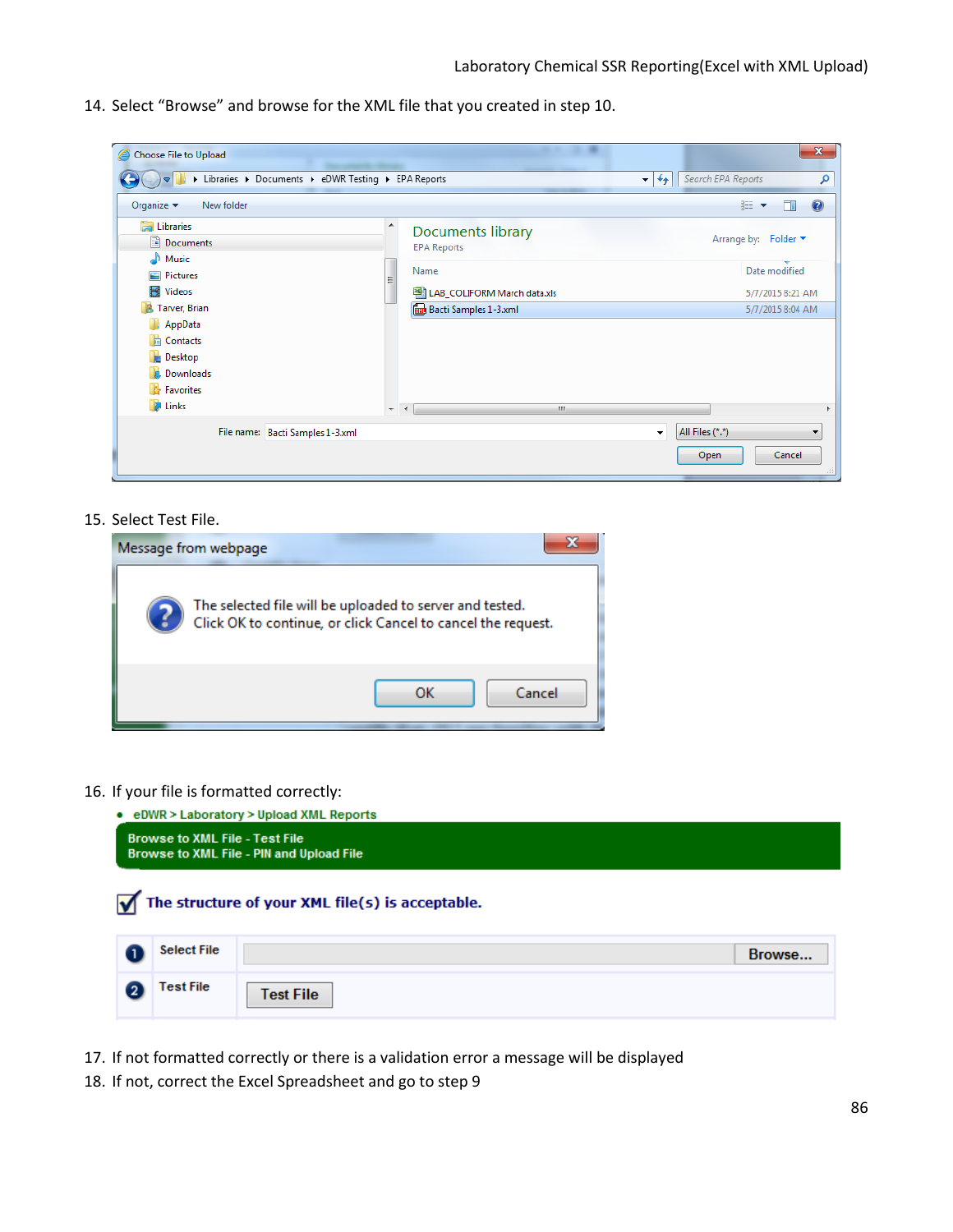- 19. If file is Acceptable then browse for the file again
- 20. Check the Certify checkbox, enter PIN, Security Answer and select Submit.

|                   | <b>Select File</b>                       | C:\Users\10086163\Documents\eDWR Testing\EPA Reports\Bacti Samples<br>Browse                                                                                                                                                                                                                                                                                                                                                                                                                                                                                                                                                                                                                           |
|-------------------|------------------------------------------|--------------------------------------------------------------------------------------------------------------------------------------------------------------------------------------------------------------------------------------------------------------------------------------------------------------------------------------------------------------------------------------------------------------------------------------------------------------------------------------------------------------------------------------------------------------------------------------------------------------------------------------------------------------------------------------------------------|
| $\mathbf{2}$      | <b>Test File</b>                         | <b>Test File</b>                                                                                                                                                                                                                                                                                                                                                                                                                                                                                                                                                                                                                                                                                       |
| 3                 | <b>Certify Your</b><br><b>Submission</b> | As the true and sole authorized user of this Personal<br>Identification Number (PIN), by transmitting this<br>information electronically using this PIN, I certify under<br>penalty of law that: (1) I have not violated any term in<br>my Subscriber Agreement; and (2) I am otherwise<br>without any reason to believe that the confidentiality of<br>my PIN and/or password have been compromised now<br>or at any time prior to this submission; and I further<br>certify that: (1) I am familiar with the information<br>submitted herein and I have had the opportunity to<br>review it in electronic form and the information is true.<br>$\vee$ I have read and agree with the above statement |
| $\overline{a}$    | <b>Enter PIN</b>                         |                                                                                                                                                                                                                                                                                                                                                                                                                                                                                                                                                                                                                                                                                                        |
| 6                 | <b>Security</b><br>Question              | What color is red?                                                                                                                                                                                                                                                                                                                                                                                                                                                                                                                                                                                                                                                                                     |
|                   | Answer                                   |                                                                                                                                                                                                                                                                                                                                                                                                                                                                                                                                                                                                                                                                                                        |
| $\lceil 6 \rceil$ | <b>Submit File</b>                       | <b>Submit</b>                                                                                                                                                                                                                                                                                                                                                                                                                                                                                                                                                                                                                                                                                          |

21. The confirmation screen and email only indicate that you have successfully uploaded your report.



22. Select "View Submissions" and verify the report status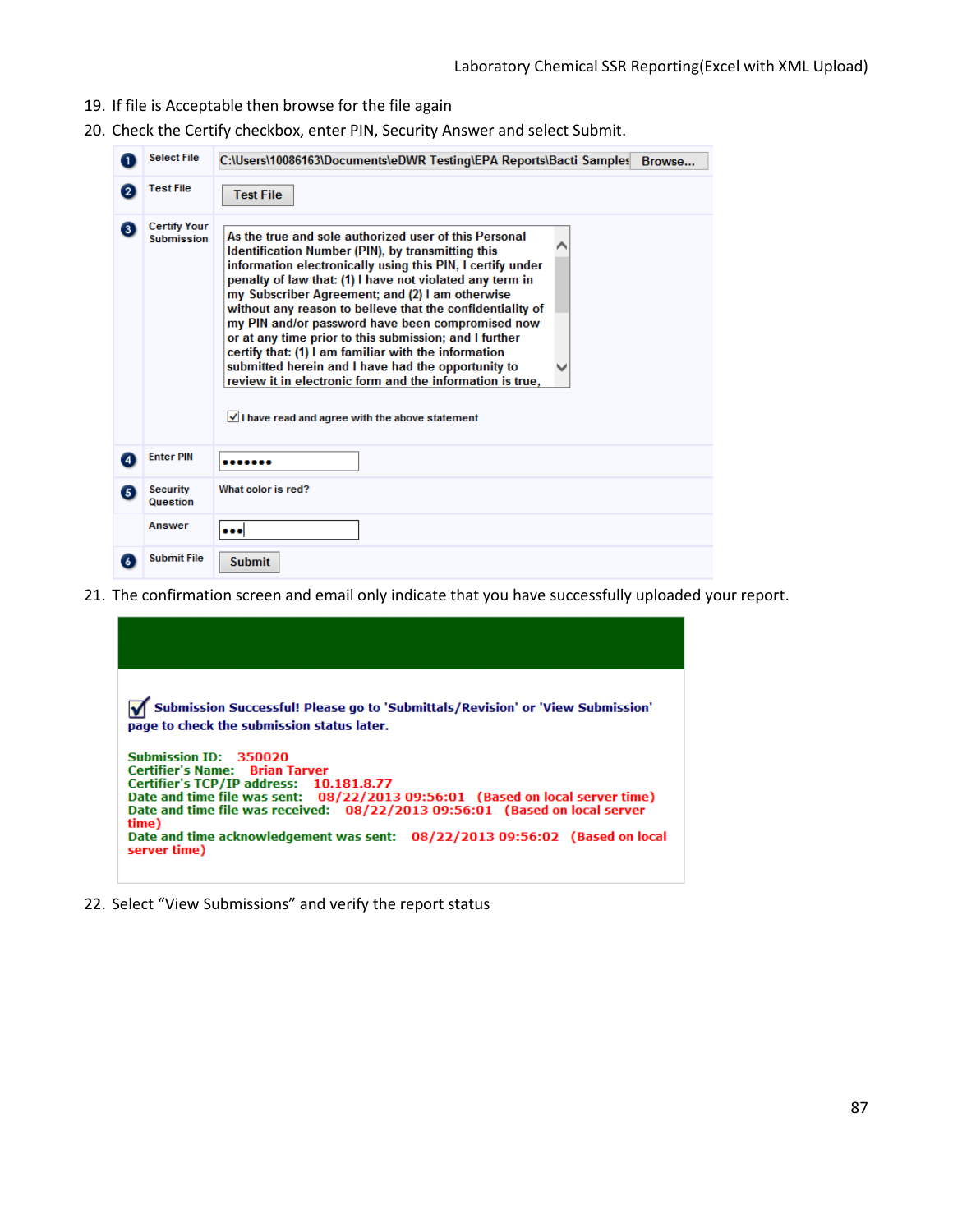#### **My Lab Submission is Rejected. What do I do?**

Depending on the method you used to report, Online entry or xml upload, follow the steps below to resubmit.

First you will need to determine the reason the file was rejected. In the view submission menu, the default tab (View Lab Submissions) the Red "X" is a link to display the reason your report was rejected. It will indicate the row number and reason for rejection.

XML upload:

- 1. Open your Excel Spreadsheet
- 2. Make your corrections
- 3. Generate a new XML file.
- 4. Log into eDWR
- 5. Go into eDrinking Water Reports
- 6. On the left side Menus, select "View Submission"
- 7. Select Edit icon next to the rejected file (this will take you to the upload XML screen).
- 8. Browse for and upload your corrected xml file.

#### Online Entry:

- 1. Log into eDWR
- 2. Go into eDrinking water reports
- 3. On the left side Menus, select "View Submission"
- 4. Click the "Edit" icon next to the rejected file you need to correct (this creates a Copy of the report).
- 5. On the left side Menus, select "Retrieve Saved Reports"
- 6. Click the "Edit" icon next to the file you need to correct. This will take you into the report.
- 7. Make your corrections
- 8. Click Next and Click Submit

#### **I submitted a sample with an error, what do I do?**

If your submission status is Accepted, then you must contact Ohio EPA to correct the mistake on the sample. Samples cannot be resubmitted once they are accepted into the system. You must call Brian Tarver and Tab Brewster at (614) 644-2752 or email the correction to them at [brian.tarver@epa.ohio.gov](mailto:brian.tarver@epa.ohio.gov) and [thomas.brewster@epa.ohio.gov](mailto:thomas.brewster@epa.ohio.gov)

#### **I entered my total coliform results. How do enter the e Coli result?**

When you have Positive Total Coliform Results, you must report the e.Coli or Fecal Coliform results. If the Total coliform result is negative, the e.Coli result is optional.

#### **Excel Spreadsheet** and XML upload method of reporting:

1. Enter the Total coliform result as you do already.